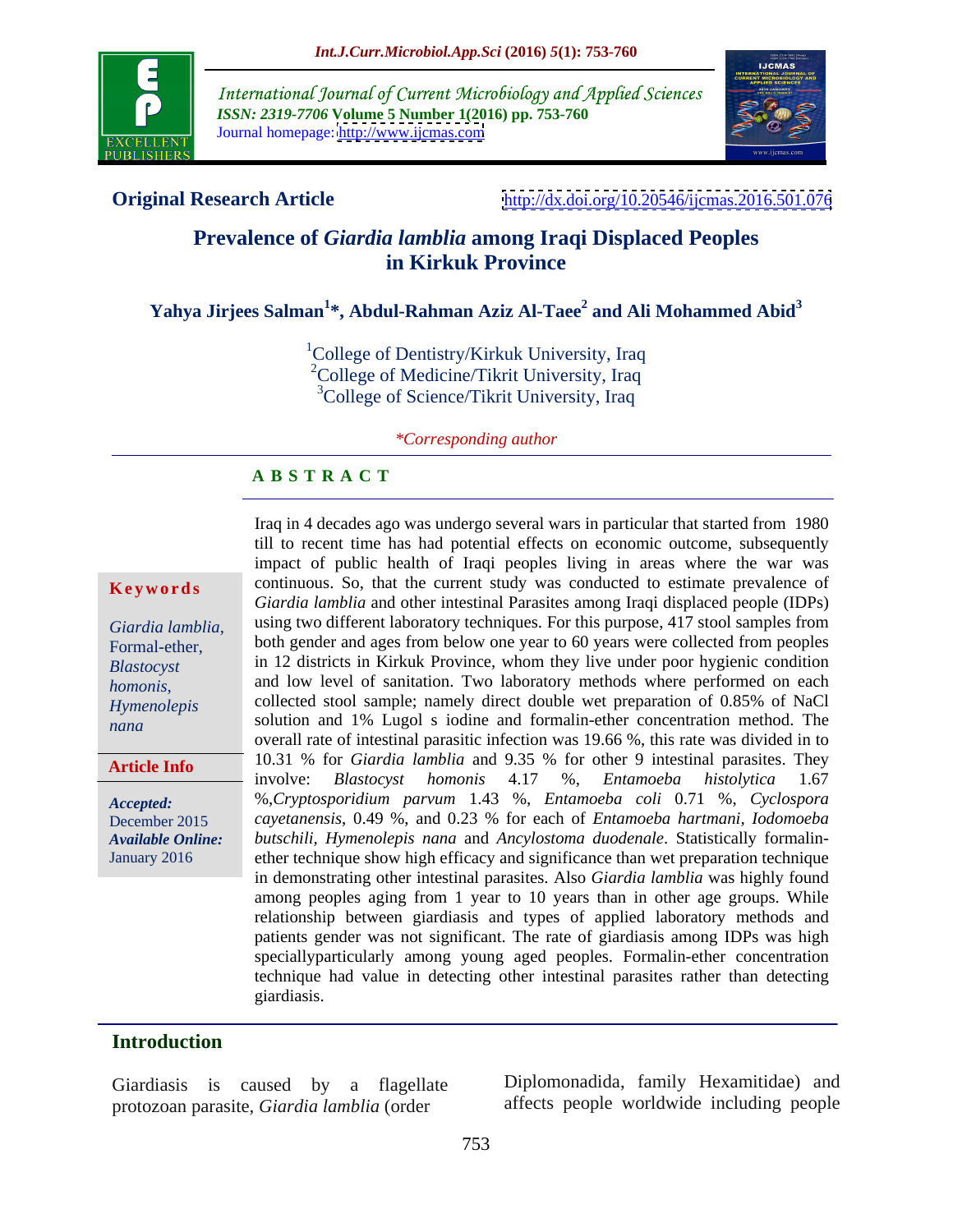living in developed countries, but is more avoid any health risks. Therefore this study prevalent in areas with inadequate sanitary was conduct to investigate giardiasis rate in conditions(El-Safi,et al 2013). It is one of the most important non-viral infections causing diarrheal illness in humans (Meyer 1990; Dib etal. 2008). *Giardia lamblia* is recognized as the most common intestinal protozoan parasite infecting humans in Iraq (Abd-Alzahra et al,2012) particularly in From 1st of September 2014 to 30th of June Kirkuk Province (Salman and Mustafa, of 2015, cross sectional study was 2013).These diseases are often overlooked conducted in laboratory department of during routine parasitological or serological dentistry College Kirkuk University, and in testing of intestinal parasites (Salman and Salih, 2013). Depending on availability of equipment, reagents, technical experience, Source of Samples considerations of time, and cost, there are or concentrated, for the recovery of *G.* 

(Xiao *et al.,* 1999). The displacement of often brings people into proximity either due al, 2015 a). If one group is a carrier of pathogens circulating within the community in most cases they have a history of poor utilization of medical care and vaccination, living conditions of low socioeconomic status and a high possibility to be carrying symptomless diseases, so it is important to carry out an assessment for diarrheal risk was filled for each patients consisting of factors particularly intestinal parasites with essential information. Disposable container an emphasis on *Giardia lamblia* and to with wide screw lid was given to each

this particular category.

## **Materials and Methods**

## **Time and Location**

Ibn-Nafies private medical laboratory.

### **Source of Samples**

several methods for the detection of A total of 417 stool samples were chosen giardiasis (Ndao2010).Microscopic from internal displaced persons living in examination of stool samples, either direct schools, houses under construction and *lamblia* both stages trophozoites and 12 residential districts in Kirkuk city with cysts(CLSI,2005). variant economical and hygienic levels and The recent crisis and violence lead to cities and villages like Anbar, Mosul, Salah massive population movement, and presence Eldin, Diyala, Fallujah and other areas of over 1,500,000 internal displaced in Iraq which severely affected from conflicts and populations from different communities applying the equation of sample size to increased concentrations of displaced Patients are segregated into age groups for populations and also increased density in both males and females subjects by applying terms of the living environment (Salman et Yule method (Danielm, 1985). Also sample illness, disease outbreaks reflecting endemic samples for peoples living under low level may occur (Watson *et al.,* 2007). Because of condition. Whereas 57 stool samples for the internally displaced persons are at high people living in normal goo level of risk for emerging parasitic infections, since sanitation, high income and good level of rented accommodations and houses in over those people are originated from different crisis in Iraq. Sample size was validated by determination in unknown population. chooses were involve two sources: 360 stool of sanitations, low income and poo hygienic hygiene were chosen.

### **Stool Samples Collection**

Prior to sampling a special questionnaire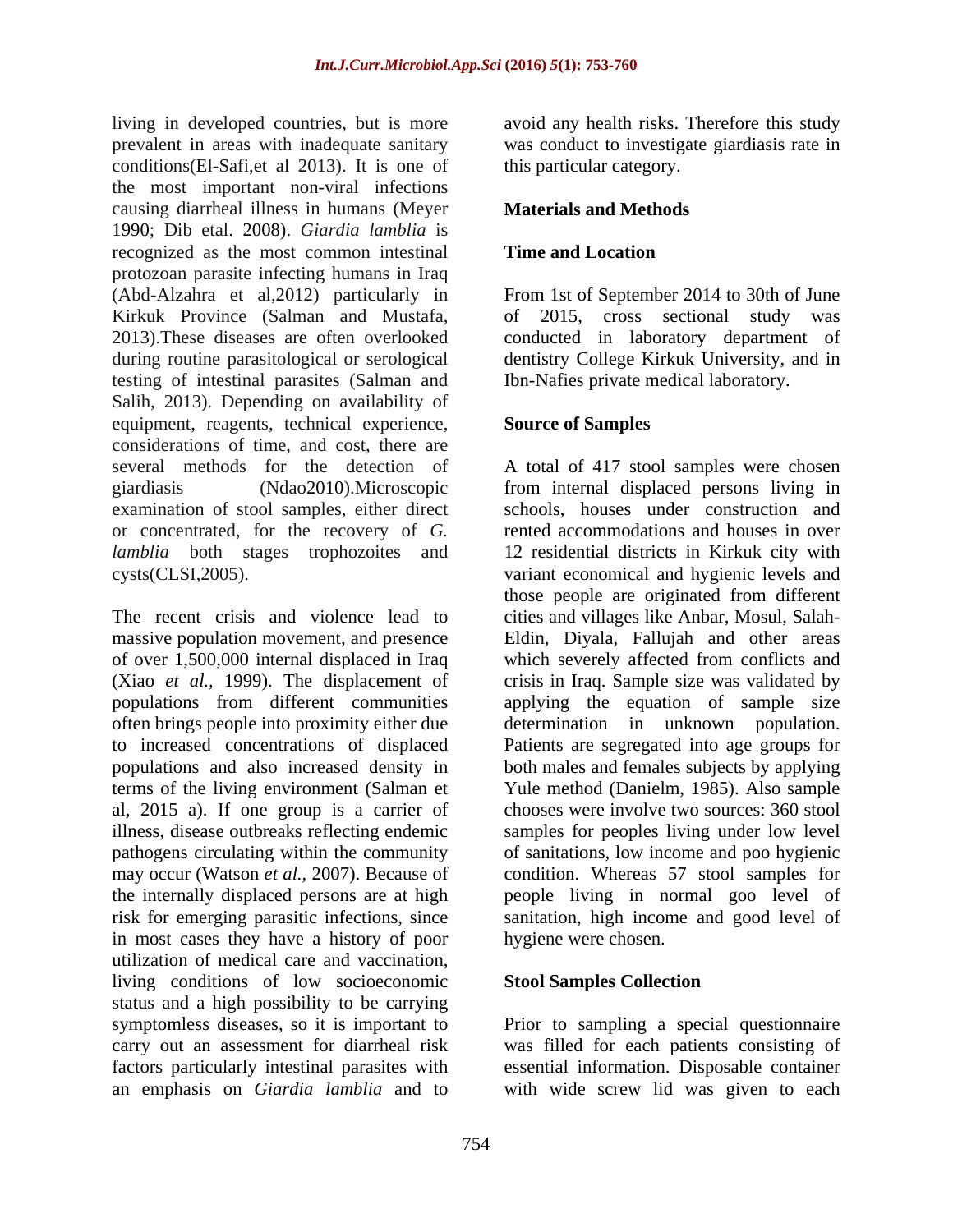ice box and transferred directly to laboratory department for processing.

After samples arrival to laboratory, each *Blastocyst homonis* followed by 1.678%, sample was examined for detecting *Giardia* 1.438 %.0.719 %, and 0.479 % for *lamblia* stages and other intestinal parasites *Entamoeba histolytica Cryptosporidium* stages using direct double wet preparation of parvum, Entamoeba coli, Cyclospora 0.85% of NaCl and 1% of lugols iodine *cayetanensis*. While low rate 0.239 % was (Salman, 2015). While formal in ether recorded for each of *Entamoeba hartmani*. technique was applied as follows: 10 ml of *Iodomoeba butschili*, *Hymenolepis nana and* formalin was added in a clean test tube containing approximately 1gm of stool plastic rack and double layer of gauzewas fitted in a funnel fixed in the top of centrifuge tube; carefully the content of first ml of ethyl acetate or ether-ether was added obvious in table-3; which exert 5.51 % of rubber. The tube was converted several compare to 4.79 % using double times then centrifuged for 3 minutes using 3000 rpm. The supernatant was discarded parasitic rate 6.23 % by using ethercontent of the deposit were examined using intestinal parasites statistically show

From the examining of 417 stool samples stool samples compare to 7.91% by using using direct double wet preparations, the overall rate of the intestinal parasitic infections was 19.66 % distributed in 82 Regarding the relationship between *Giardia* 

patient to bring stool samples. The container (43) as pure *Giardia lamblia* infection and label contain: name, date, address and 9.35 % (39) for other intestinal parasitic number of container. Immediately about 3-5 infections. Statistically the differences ml of Potassium chromate solution was between giardiasis and other intestinal added to each container for preservation parasitic infections in regard of direct (Salman, 2015). Stool samples were kept in microscopy was not significant, P>0.05. Table 1.

**Sample Processing** were recorded in current study beside Nine species of other intestinal parasites *Giardia lamblia*. The rates were: 4.176% for 1.438 %.0.719 %, and 0.479 % for *Entamoeba histolytica Cryptosporidium parvum, Entamoeba coli, cayetanensis*. While low rate 0.239 % was recorded for each of *Entamoeba hartmani, Iodomoeba butschili, Hymenolepis nana and Ancylostoma duodenale*, P<0.05 ; Table -2.

sample, the tube then agitated for two To get accurate and more precise rate of minutes till to obtaining cloudy suspension. giardiasis in addition to assess the efficacy A second centrifuge tube was fixed in a of suitable laboratory methods in detecting tube was converted into the tube on the rack. preparations in parallel with formalin-ether The funnel and gauze were removed and 3 sedimentation technique. The results were quickly and the tube was plugged with *Giadia lamblia* stages using ether formalin and few drops of malachite green 3 % stain formalin technique was higher than 3.12 % or lugols iodine 3% was added to deposit. using double preparations, P<0.05.Whereas The tube was shacked for several times all collectively *Giadia lamblia* and other 10 X and 40 X ,(WHO,1991). significant differences between to laboratory **Results and Discussion Results and Discussion Results and Discussion Results and Discussion** *Giardia lamblia* and other intestinal parasites, the all 417 stool samples were examined using direct double wet obvious in table-3;which exert 5.51 % of compare to 4.79 % using double preparations, P>0.05.While other intestinal parasitic rate 6.23 % by using etherformalin technique was higher than 3.12 % intestinal parasites statistically show methods; through which ether-formalin technique contribute 11.75 % from total of 19.66 % for detecting parasitic stages in stool samples compare to 7.91% by using double wet preparation method, P<0.05.

stool samples. This rate involve 10.31 % *lamblia* distribution according to patient Regarding the relationship between *Giardia lamblia* distribution according to patient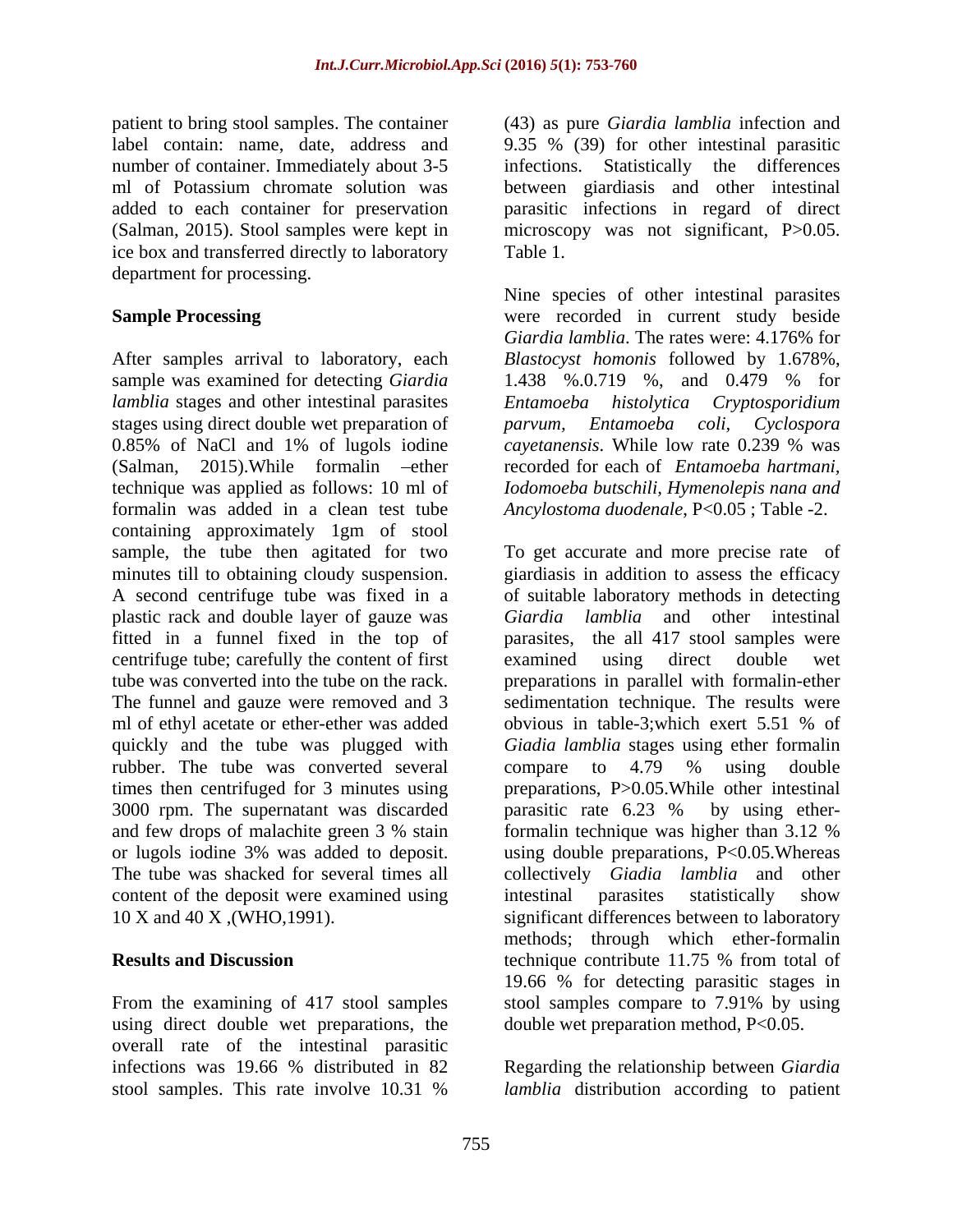found in stool samples belongs to peoples aging from 1 year to 10 years compare to waterborne parasites, and lack of 0.47% of giardiasis among patients aging overall rate of intestinal parasitic infections

gender, no significant difference was 19.66 % in the present study was high, this obtained between males and females, reflects: lower educational level to health<br>P>0.05.Meanwhile according to patients hygiene among children, poor experience in ages high rate of giardiasis 5.99% was from 41 to 50 years, P <0.05 ;table-4. The transmission of the infective stages of reflects: lower educational level to health hygiene among children, poor experience in toilet use, overcrowded families, water contamination with Giardia and other waterborne parasites, and lack of insecticides that had role in mechanical intestinal parasites.

## **Table.1** Distribution of *Giardia lamblia* and other Intestinal Parasites by using Direct Microscopy

| <b>Parasites types</b>     |          |  |        |
|----------------------------|----------|--|--------|
|                            |          |  |        |
| Giardia lamblia            | 10.21    |  | -89.61 |
| Other intestinal parasites |          |  |        |
|                            | $19.66*$ |  | 80.44  |
| $*P>0.05$                  |          |  |        |

### **Table.2** Frequency of Other Intestinal Parasites by using Direct Microscopy

| Type of parasites         |     | Number positive   Percentages positive |
|---------------------------|-----|----------------------------------------|
| <b>Blastocyst homonis</b> |     | 4.176 $*$                              |
| Entamoeba histolytica     |     | 1.678                                  |
| Cryptosporidium parvum    |     | 1.438                                  |
| Entamoeba coli            |     | 0.719                                  |
| Cyclospora cayetanensis   |     | 0.479                                  |
| Entamoeba hartmani        |     | 0.239                                  |
| Iodomoeba butschili       |     | 0.239                                  |
| Hymenolepis nana          |     | 0.239                                  |
| Ancylostoma duodenale     |     | 0.239                                  |
| <b>Total</b>              | ्रु | 9.352                                  |
| * $P<0.05$                |     |                                        |

### **Table.3** Comparison between the Employ of Direct Double Preparations Technique and Ether- Formalin Sedimentation Technique in Detecting *Giardia lamblia* in Stool Samples

| Lab method    | ardia lambli <mark></mark>    | Other intestinal parasites                                                           |                                               |  |
|---------------|-------------------------------|--------------------------------------------------------------------------------------|-----------------------------------------------|--|
|               | <b>Positive</b>               | <b>Negative</b>                                                                      | <b>Positive</b><br>Negative                   |  |
|               |                               | $\frac{1}{2}$ $\frac{1}{2}$ No.1                                                     | $\overline{\phantom{a}}$                      |  |
| Double wet    | 1397<br>$\vert$ 95.21<br>4.79 | $\begin{array}{ c c c c c c c c } \hline 3.12 & 404 & 96.88 & 33 \hline \end{array}$ | 7.91   384   92.21                            |  |
| preparations  |                               |                                                                                      |                                               |  |
| Ether-formali |                               |                                                                                      |                                               |  |
| Total         | <u>89.68</u><br>$10.31$ 335   | - 39 -                                                                               | 9.35   378   90.65   82   19.66   335   80.44 |  |

**A=P>0.05 B and C=P<0.05**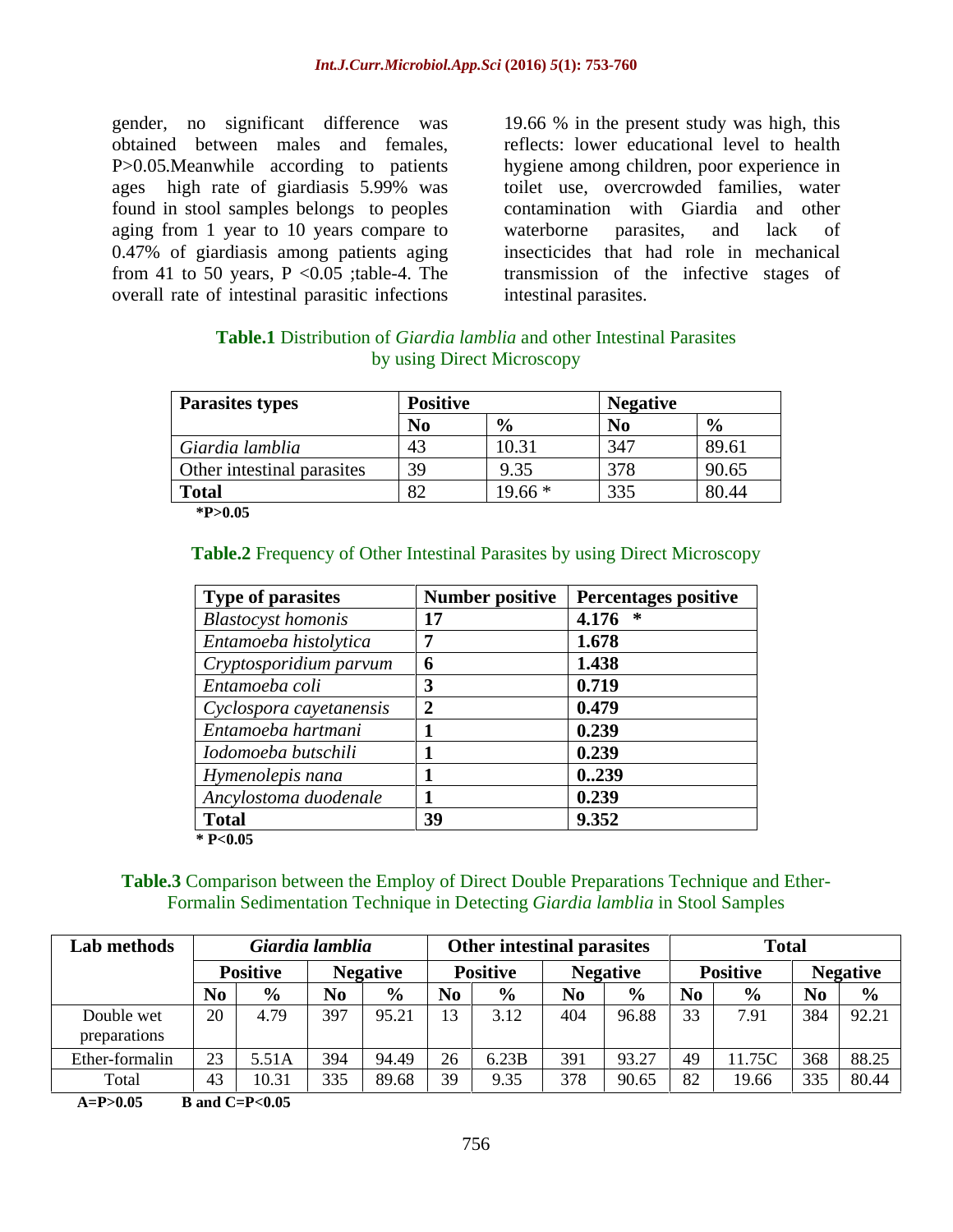| $\mathbf{A}$ ge |     | Total    | <b>Males</b> | Femal                                                                               |                          | <b>Positive rate</b>        |
|-----------------|-----|----------|--------------|-------------------------------------------------------------------------------------|--------------------------|-----------------------------|
| groups          |     | examined |              |                                                                                     |                          | from overall                |
| in years        |     |          | Positive     | <b>Positiv</b>                                                                      | Positive                 |                             |
|                 |     |          |              | l No                                                                                |                          |                             |
| $\leq$ 1-10     |     | 39.08    |              | $\overline{.4}$ $\overline{6.74}$ $\overline{14}$ $\overline{8.48}$ $\overline{25}$ | $\vert$ 15.15            | $15.99^{\circ}$             |
| $11-20$         |     | 10.31    | 4.65         | 2.32                                                                                | $\overline{6.97}$        | 0.71                        |
| $21 - 30$       |     | 17.98    | 4.00         | 5.33<br>$\overline{\phantom{a}}$                                                    | 9.33                     |                             |
| $31-40$         |     | 11.75    | $\bf 0.0$    | 6.12                                                                                | 6.12                     | $\mathbf{A}$ 71             |
| $41 - 50$       |     | 10.55    | 2.27         | 2.27                                                                                | $\overline{4.54}$        | $\triangle$ $\triangle$     |
| 51-60           |     | 10.31    | 4.65         | 2.23                                                                                | 6.97                     | $\mathbf{A}$ $\mathbf{F}$ 1 |
| <b>Total</b>    | 417 | 100      | 10<br> 4.55  | $\overline{5.75}$<br>$2\Delta$                                                      | 10.31<br>$\overline{43}$ | $\frac{1}{10}$ 31           |
| $*P<0.05$       |     |          |              |                                                                                     |                          |                             |

| Table.<br>∽.<br>. Doti<br><i>a D</i> istribution in Relation to .<br>$\sim$ Lendor<br>dia lamblia<br>$\sim$ + Giardic<br>, attents $A$ ge and<br>Jenuel |  |
|---------------------------------------------------------------------------------------------------------------------------------------------------------|--|
|                                                                                                                                                         |  |

The rate of *Giardia lamblia*10.31% among following ratios recorded in Iraq: 25.33 (Kader and Salman,1999), (Kadir et al., 1987), (Jar-Allah, 2012) and (Al-Somadayi, al., 2000), (Jorge et al.,2009) and( Nkrumah and Nguash,2011) respectively. This finding in Kirkuk community. The reason to that *Blastocystishominis* 4.17 % as high rate water supply. It has been known, that a big to breakdown of water pipes underground, *hominis* infections (Ustun and Turjay, because all of these pipes are very old, this 2006). So this group of peoples (IDPs) may

IDPs in current study was not agree with the buildings, in complete building, old schools. %,30.39 %,35.89 %, 37.5 %,44.59% and (highly crowded). All of these factors have 45.9 % for giardiasis in Kirkuk Province, had role in increasing the rate of intestinal<br>Kirkuk city, Erbil, Al-Tammen, Basrah and parasites particularly giardiasis in current Tikrit Provinces by (Kadir et al., 2000); study. This finding was not agreed with 2012) respectively. Also the rate of 7.05 % of giardiasis among IDPs in the giardiasis 10.31 % in current study was same governorate. It is not clear how much lower than 18 %, 25.33%, 62.2 %, 67.6 % these differences may be explained by and 89.5 % recorded in Iran, Yemen, Egypt, differences in study design, geographical Colombia and Chanaby (Taherkhan et al., location, population group, sensitivity of 2009), (Al-Yousefi et al.,2013), (Yassin et laboratory methods, stage of disease or type migration and inhabitation of IDPs to old Moreover 4 to 5 families live in one house (highly crowded).All of these factors have had role in increasing the rate of intestinal parasites particularly giardiasis in current those recorded in the same Province by (Salman et al., 2015), whom they record these differences may be explained by differences in study design, geographical location, population group, sensitivity of of laboratory tests.

reflects the degree of contamination with Regarding common intestinal parasites parasitic phases among this group of peoples records in current study particularly most often might be related to nature of rather than with other 8 parasites recorded, water consumption and water quality and this finding was highlighting the alarm of construction for improving of roads and whom they live. Moreover it has been found infra-structure in Kirkuk province from that there is relationship between Irritable 2008 to 2014was carried on. This action lead bowel syndrome (IBS) and *Blastocystis* lead to continue of water supply interruption have bowel diseases predisposed by other in this Province. The second reason to this psychiatric condition due to they were living high rate might be attributed to uncontrolled under low level of poor hygienic conditions.*Blastocystishominis*4.17 % as high rate the bad conditions of IDPs within areas *hominis* infections (Ustun and Turjay, 2006). So this group of peoples(IDPs) may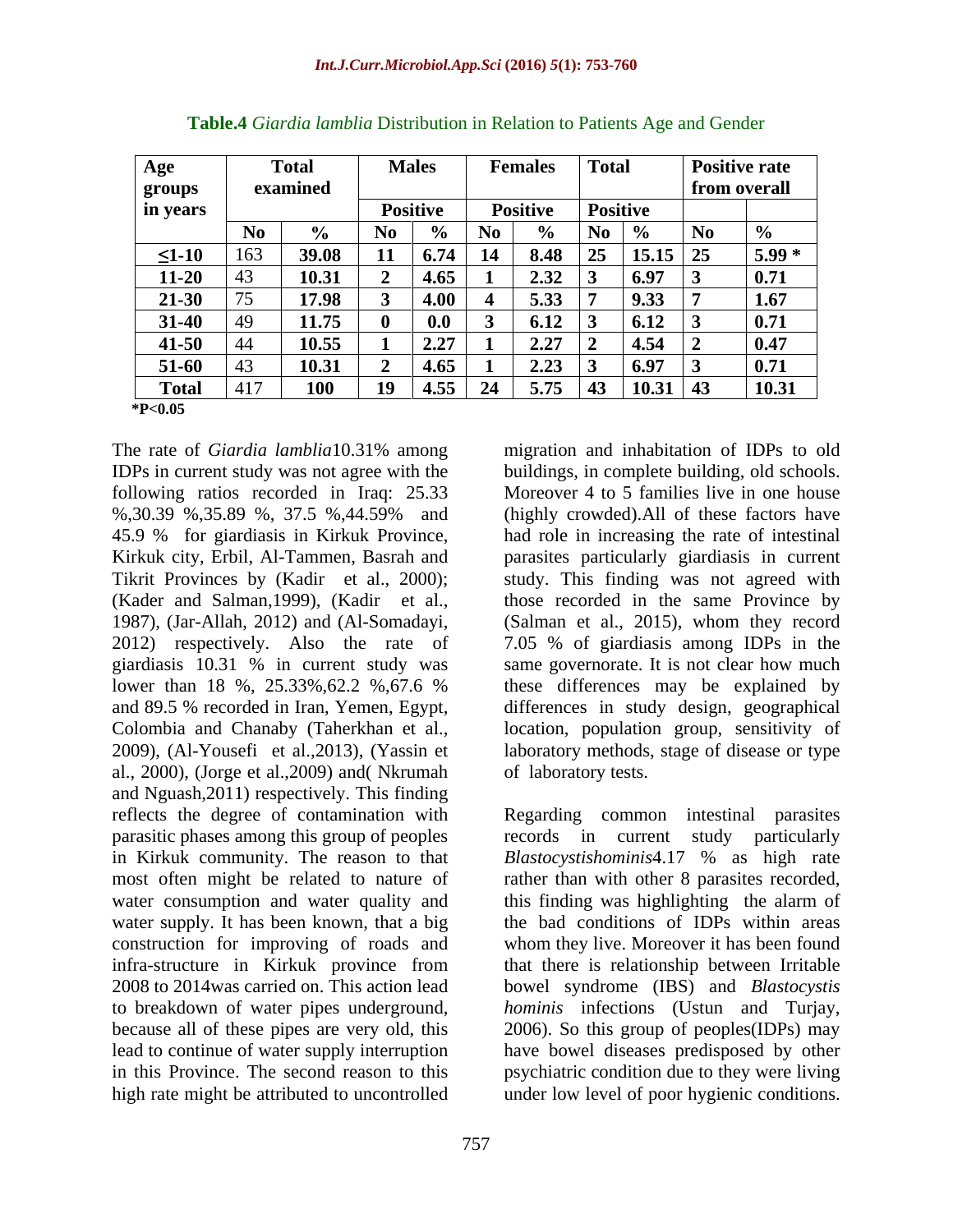This rate was lower than 1.66 % that Salman, 1999). And with that recorded by recorded among the IDPs in the same (Kadir and Al-Barzanji,2000) in Arbiland province by (Salman, et al 2105),whom they with that recorded by (Al-Hanoon,1976) in record 1.66%). Also was not agreed 41.05 % Mosul whom they did not find significant of *Blastocystis hominis* recorded by difference in the rate of infection between (Salman, 2015).Variances in the rate of males and females. While not agreed with *Blastocystis* mostly due to employee of that recorded by (Salman and ELISA copro-antigen test by the later Mustafa, 2013), whom they recorded of author, who assess the efficacy of direct giardiasis among males than in females in microscopy and ELISA in detecting the same Province. No differences between *Blastocystis hominis*. two sexes are probably due to the different

Comparison between the employ of direct double preparations technique and etherother intestinal parasites by using formalin ether technique higher than 3.12 % by using in increasing the susceptibility of reflect that other intestinal parasites involve *Cryptosporidium* and Giardia (Striepen, tested tube containing stool sample plus parasites in this method( WHO,2003).This finding was agreed with those recorded by Ali,2013) and (Salman and Mustafa, 2013).

The result of the current study in regard of method. patient gender in relation to *Giardia lamblia* particularly and other intestinal parasites References frequencies show no impact of gender in parasites distribution among IDPs. This Abd-Alzahra,E.;Shani, W.S and Al-Malak, finding was agreed with those reported in few studies done among different localities of Kirkuk governorate (Hayder, 1993) and (Al-somaydayi, 2012) and (Kader and

Salman,1999). And with that recorded by that recorded by (Salman and Mustafa,2013),whom they recorded of in technique used, or could be due to socioeconomic status.

formalin sedimentation technique in Considering the age, recording of 15.55 % detecting *Giardia lamblia* in stool samples, of giardiasisand 5.99 % from overall rate in this regard the obtaining of low efficacy among children in age group from 6 months of stool concentration method( formalin- to 10 years compare to low rates in other age ether technique)might be due to the light groups might be attributed to fact that this weight of *Giardia lamblia* parasites, which aged group peoples were spend most times most often undergo flotation when it was in out of the door so they were highly exposed solution with high specific gravity as the to infectious agents including parasitic used formalin-ether technique cannot permit forms particularly *Giardia* parasite stages that(WHO,1991).While obtaining 6.23 % of direct double wet preparations. This finding acquiescing infectious agents including some helminthes recorded in current study,  $2013$  and (Watson et al., 2007).<br>which have heavy weight that draw any Conclusions: The overall rate of intestinal heavy parasitic forms to the bottom of the parasites, particularly giardiasis among (Kadir and Salman,1999), (Salman and had specific role in detecting intestinal (Salman,2001). Malnutrition, due to poverty, which leads to immune diminishing had role in increasing the susceptibility of *Cryptosporidium* and Giardia (Striepen, 2013) and (Watson et al.,2007). Conclusions: The overall rate of intestinal young aging of IDPs in Kirkuk Province was high. Sedimentation (formalin-ether technique) of concentration method have parasites in stool samples of infected peoples than direct double wet preparation method.

## **References**

M.Kh. (2012).Local and systemic immune responses in rats infected with *Giardia lamblia*. Med J. Baseah Univ  $:30(1):60-72.$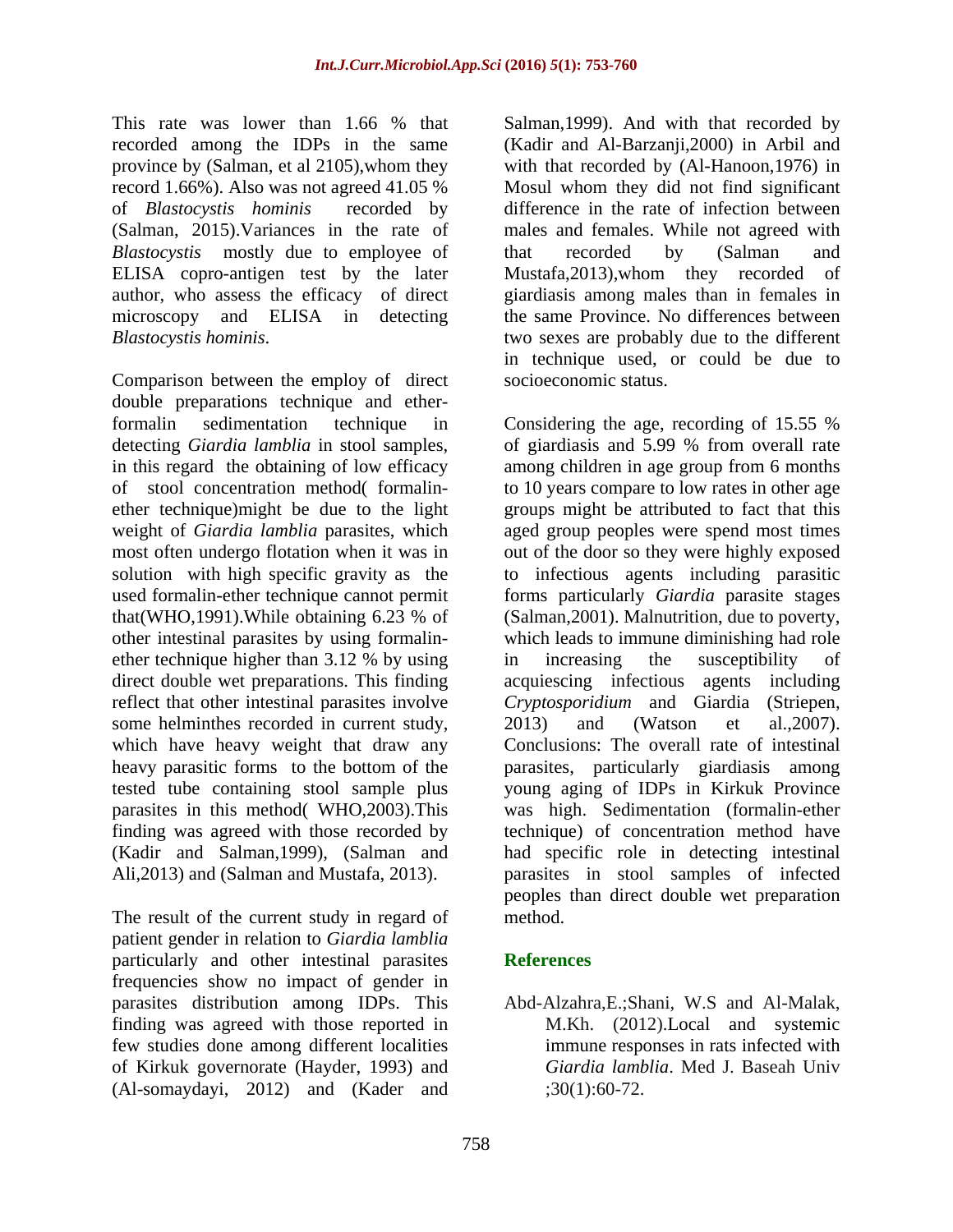- Al-Hanoon, Z. (1976). Study of Prevalence of Intestinal Parasitic Infection in Components.M.Sc. thesis, College of Mosul.M.Sc. thesis, College of Medicine, Salahaddin University, Iraq.
- Alsomaedayi, I. (2012). Determination of *Entamoeba histolytica/ Entamoeba*
- Alyousefi, N.; Mahdy, M.; Xiao, L.;
- El-safi,S.H.;Al-Magati, Th.N.; Hussien, 51(3):501-506.<br>M.I.; Adam,A.M.;Abu-Hassan, Kadir,M.; Kadir, A. and faraj, K. (1987). techniques for the detection of *Giardia*
- Clinical and Laboratory Standard Institute school in Al- Taameem province, recovery and identification of parasites
- Daryani, A.; Sharif, M.; Nasrolahei, M.;
- Dib, H.H.; Lu, S.Q. and Wen, S.F. (2008) Prevalence of *Giardia lamblia* with or  $106(5):1127-1134$ .
- Haydar, A. (1993). Study of the Prevalence of Human Intestinal Parasites in Al- Tameem governorate and the Effect of

*Giardia lamblia*in Some Blood

- Science, Mosul University, Iraq. Jarallah, H. (2012). Intestinal parasitic *Giardia lamblia*assemblages and Basrah marshes regions. J of Basrah infections among rural villages in Res Sciences; 38(2): 40-43.
- *dispar* complex by molecular diagnosis Jorge, H.; Otero-G.; Gisela, M.; Montoya, (PCR) in patient in Tikrit. Ph. D. thesis. Coll. Edu. Tikirit Univ. Mahmud, R. and Lim, Y. participating in the complementary (2013).Molecular characterization of *Giardia duodenalis*in Yemen.EXP. Parasitol; 134(2):141-147. 2006.Rev.Instan. Med. Trop. S. Paulo; G.; Grisales-Patiño, D.; et. al. (2009).*Giardia intestinalis*and nutritional status in children nutrition program, Antioquia, Colombia, May to October 51(3):501-506.
- M.M.and Al-Zahrani,E.M. (2013). Survey study of intestinal parasites Comparison of microscopy, rapid among different population of Erbil immunoassay, and molecular city. J. Fac. Med. Baghdad; 29(4):455- 459.
- *lamblia* and *Cryptosporidium parvum*. Kadir, M. and Salman,Y. (1999). Prevalence Parasitol Res;112:1641-1646. of intestinal parasites among primary (CLSI) (2005) Procedures for the school in Al- Taameem province, Iraq.Annals of the College Medicine, Mosul; 25(1 & 2):94-97.
- from the intestinal tract; approved Kadir, M.; AL-Mashhadani, A.; Tahir, S. guidelines—second edition. CLSI and Chapook, G. (2000). A study on Document M28-A2 (ISBN 1-56238- 572-0). patients attending primary health care *Giardia lamblia*infection among centre in north oil company, Kirkuk.
- Khaliliand, A.; Mohammadib, A.and Kadir, M. and Al-Barzanjy, R. Barzegara, Gh. (2012). (2000).Prevalence of Giardia Epidemiological survey of the *lamblia*in Different Localities of Arbil prevalence of intestinal parasites province / Northern Iraq".Accepted in among school children in Sari, Kadir, M. and Al-Barzanjy, R. (2000).Prevalence of *Giardia*  Med.J.Tikrit University.
- northern Iran.Trans Roy Soc Trop Med Ndao,M.(2010) Diagnosis of parasitic hyg; 106: 455–459. diseases: old and new approaches. diseases: old and new approaches. Inter-disc Perspect on Infect Dis 106(5):1127 1134.
- without diarrhea in South East, South Nkrumah, B. and Nguah, S. (2011). *Giardia*  East Asia and the Far East. Parasitol *lamblia*: a major parasitic cause of Res 103(2):239–251. Childhood diarrhoea in patients childhood diarrhoea in patients attending a district hospital in Ghana. Parasite and Vector; (4): 163-167